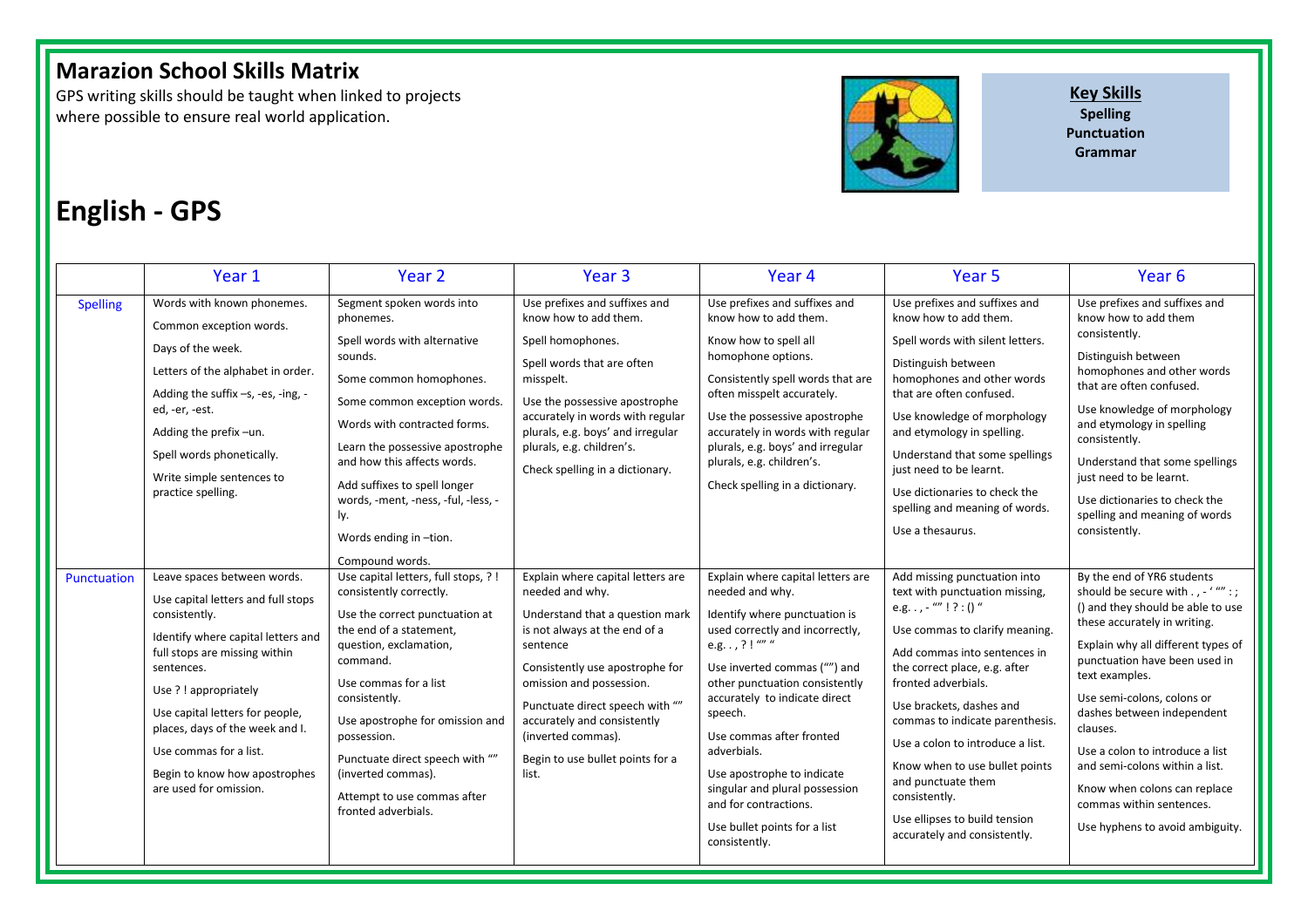# **Marazion School Skills Matrix**

GPS writing skills should be taught when linked to projects

where possible to ensure real world application.

|         |                                                                                                                                                                                                                                                                                                                                                                                                                                                                                                             |                                                                                                                                                                                                                                                                                                                                                                                                                                                                                                                                                                                                                                                                                                                                                                                                                                                                                                                                             |                                                                                                                                                                                                                                                                                                                                                                                                                                                                                                                                                                                                                                                                                                                                                                                                                                                                                                                                                                      |                                                                                                                                                                                                                                                                                                                                                                                                                                                                                                                                                                                                                                                                                                                                                                                                                                                                                                                                                                                                       | Explain why? and ! have been<br>used.                                                                                                                                                                                                                                                                                                                                                                                                                                                                                                                                                                                                                                                                                                                                                                                                                                                                                                                                               | Know how where a comma is<br>placed within a sentence can<br>affect the meaning.                                                                                                                                                                                                                                                                                                                                                                                                                                                                                                                                                                                                                                                                                                                                                                                                                                                                                                        |
|---------|-------------------------------------------------------------------------------------------------------------------------------------------------------------------------------------------------------------------------------------------------------------------------------------------------------------------------------------------------------------------------------------------------------------------------------------------------------------------------------------------------------------|---------------------------------------------------------------------------------------------------------------------------------------------------------------------------------------------------------------------------------------------------------------------------------------------------------------------------------------------------------------------------------------------------------------------------------------------------------------------------------------------------------------------------------------------------------------------------------------------------------------------------------------------------------------------------------------------------------------------------------------------------------------------------------------------------------------------------------------------------------------------------------------------------------------------------------------------|----------------------------------------------------------------------------------------------------------------------------------------------------------------------------------------------------------------------------------------------------------------------------------------------------------------------------------------------------------------------------------------------------------------------------------------------------------------------------------------------------------------------------------------------------------------------------------------------------------------------------------------------------------------------------------------------------------------------------------------------------------------------------------------------------------------------------------------------------------------------------------------------------------------------------------------------------------------------|-------------------------------------------------------------------------------------------------------------------------------------------------------------------------------------------------------------------------------------------------------------------------------------------------------------------------------------------------------------------------------------------------------------------------------------------------------------------------------------------------------------------------------------------------------------------------------------------------------------------------------------------------------------------------------------------------------------------------------------------------------------------------------------------------------------------------------------------------------------------------------------------------------------------------------------------------------------------------------------------------------|-------------------------------------------------------------------------------------------------------------------------------------------------------------------------------------------------------------------------------------------------------------------------------------------------------------------------------------------------------------------------------------------------------------------------------------------------------------------------------------------------------------------------------------------------------------------------------------------------------------------------------------------------------------------------------------------------------------------------------------------------------------------------------------------------------------------------------------------------------------------------------------------------------------------------------------------------------------------------------------|-----------------------------------------------------------------------------------------------------------------------------------------------------------------------------------------------------------------------------------------------------------------------------------------------------------------------------------------------------------------------------------------------------------------------------------------------------------------------------------------------------------------------------------------------------------------------------------------------------------------------------------------------------------------------------------------------------------------------------------------------------------------------------------------------------------------------------------------------------------------------------------------------------------------------------------------------------------------------------------------|
|         |                                                                                                                                                                                                                                                                                                                                                                                                                                                                                                             |                                                                                                                                                                                                                                                                                                                                                                                                                                                                                                                                                                                                                                                                                                                                                                                                                                                                                                                                             |                                                                                                                                                                                                                                                                                                                                                                                                                                                                                                                                                                                                                                                                                                                                                                                                                                                                                                                                                                      |                                                                                                                                                                                                                                                                                                                                                                                                                                                                                                                                                                                                                                                                                                                                                                                                                                                                                                                                                                                                       |                                                                                                                                                                                                                                                                                                                                                                                                                                                                                                                                                                                                                                                                                                                                                                                                                                                                                                                                                                                     | Know how to use commas after<br>fronted adverbials.                                                                                                                                                                                                                                                                                                                                                                                                                                                                                                                                                                                                                                                                                                                                                                                                                                                                                                                                     |
|         |                                                                                                                                                                                                                                                                                                                                                                                                                                                                                                             |                                                                                                                                                                                                                                                                                                                                                                                                                                                                                                                                                                                                                                                                                                                                                                                                                                                                                                                                             |                                                                                                                                                                                                                                                                                                                                                                                                                                                                                                                                                                                                                                                                                                                                                                                                                                                                                                                                                                      |                                                                                                                                                                                                                                                                                                                                                                                                                                                                                                                                                                                                                                                                                                                                                                                                                                                                                                                                                                                                       |                                                                                                                                                                                                                                                                                                                                                                                                                                                                                                                                                                                                                                                                                                                                                                                                                                                                                                                                                                                     | Know how and where to put<br>dashes in sentences.                                                                                                                                                                                                                                                                                                                                                                                                                                                                                                                                                                                                                                                                                                                                                                                                                                                                                                                                       |
| Grammar | Join words and sentences using<br>the conjunctions and, because,<br>but, or.<br>Know regular plural nouns -s, -<br>es, e.g. dog, dogs.<br>Suffixes that can be added to<br>verbs where spelling stays the<br>same, e.g. helping, helped.<br>Know what happens to a word<br>when the prefix un- is added,<br>e.g. unhappy.<br>Begin to understand this<br>differences between past and<br>present tense.<br>Know what adjectives and<br>adverbs are and use them<br>accurately.<br>Use a variety of openers. | Begin to know different sentence<br>structures - simple, compound,<br>complex and vary these in<br>writing.<br>Know what a statement,<br>question, exclamation,<br>command are.<br>Write sentences with different<br>forms: statement, question,<br>exclamation, command.<br>Use the correct punctuation at<br>the end of a statement,<br>question, exclamation,<br>command.<br>Know what a noun, verb,<br>adjective and adverb is.<br>Know what a noun phrase is.<br>Expand noun phrases to<br>describe, e.g. the green grass.<br>Use the past and present tense<br>correctly and consistently.<br>Change words from past to<br>present tense and vice versa.<br>Add suffixes to adjectives -ful, -<br>less.<br>Turn adjectives into adverbs<br>using -ly, -est, -er.<br>Join sentences with the<br>conjunctions: when, if, or,<br>because, but, and, that.<br>Understand that conjunctions<br>can come at the beginning of a<br>sentence. | Know different sentence<br>structures - simple, compound,<br>complex and vary these in<br>writing.<br>Consistently identify and write<br>statements, questions,<br>exclamations and commands.<br>Extend sentences using a wide<br>range of conjunctions, e.g. when,<br>if, because, although.<br>Know what verbs are and choose<br>appropriate verbs for sentences.<br>Use the present perfect form of<br>verbs in contrast to the past<br>tense, e.g. to push-pushed.<br>Choose nouns and pronouns<br>appropriately for clarity.<br>Replace nouns with pronouns<br>with sentences.<br>Use conjunctions, adverbs and<br>prepositions to express time and<br>cause.<br>Use fronted adverbials.<br>Use the forms a or an depending<br>on whether the next word<br>begins with a vowel or<br>consonant.<br>Adapt from singular to plural and<br>plural to singular.<br>Know what a contraction is, e.g.<br>do not - don't<br>Complete sentences using<br>missing words. | Consistently use different<br>sentence structures - simple,<br>compound, complex and vary<br>these in writing.<br>Know the meaning of noun,<br>verb, adjective, adverb, pronoun.<br>Use standard English forms for<br>verb inflections rather than<br>spoken language, e.g. we were<br>rather than we was.<br>Extend sentences using a wide<br>range of conjunctions, e.g. when<br>if, because, although.<br>Use conjunctions, adverbs and<br>prepositions to express time and<br>cause.<br>Know the grammatical<br>difference between plural and<br>possessive.<br>Understand homophones and be<br>able to give examples.<br>Know the difference between a<br>phrase and a clause.<br>Know prepositions and when<br>they are used within sentences.<br>Begin to show an understanding<br>of relative clauses, e.g. The blue<br>car that was parked outside the<br>shop was for sale.<br>Identify words in a question to<br>make it a question, e.g. You are<br>going to the park now, aren't<br>you? | Select different sentence<br>structures and adapt these for<br>purpose.<br>Know the 4 types of noun -<br>abstract, collective, common and<br>proper.<br>Know what an article is and add<br>and identify them within<br>sentences.<br>Know what a determiner is and<br>identify them within sentences.<br>Know what synonyms and<br>antonyms are.<br>Convert nouns and adjectives<br>into verbs using suffixes.<br>Use verbs to mark relationship of<br>time and cause.<br>Use expanded noun phrases.<br>Use modal verbs or adverbs to<br>indicate possibility.<br>Use the active and passive voice<br>to present information.<br>Use adverbials to link across<br>paragraphs.<br>Indicate degrees of possibility<br>using adverbs and modal verbs.<br>Begin relative clauses using who,<br>which, where, when, etc.<br>Understand subordinate clauses<br>and the words used to introduce<br>them, e.g. Jay wanted to go to<br>the party even though he wasn't<br>feeling very well. | Know the types of noun<br>(abstract, collective, common<br>and proper), adverb and<br>pronoun (personal, relative,<br>possessive).<br>Use passive verbs to affect the<br>presentation if information in a<br>sentence.<br>Know how to use past<br>progressive verbs.<br>Know how words are related by<br>meaning as synonyms and<br>antonyms.<br>Understand modal verbs to<br>indicate possibility, e.g. might,<br>could, will.<br>Understand adverbials and how<br>to adapt sentences to ensure<br>they use a fronted adverbial. E.g.<br>We turned the light off before<br>we left - Before we left, we<br>turned the lights off.<br>Know what a relative clause is<br>and identify them within<br>sentences, e.g. The blue car that<br>was parked outside the shop was<br>for sale.<br>Have a full understanding of all<br>connectives/conjunctions and<br>can best place them within a<br>sentence.<br>Know the difference between<br>subordinating and co-ordinating<br>connectives |